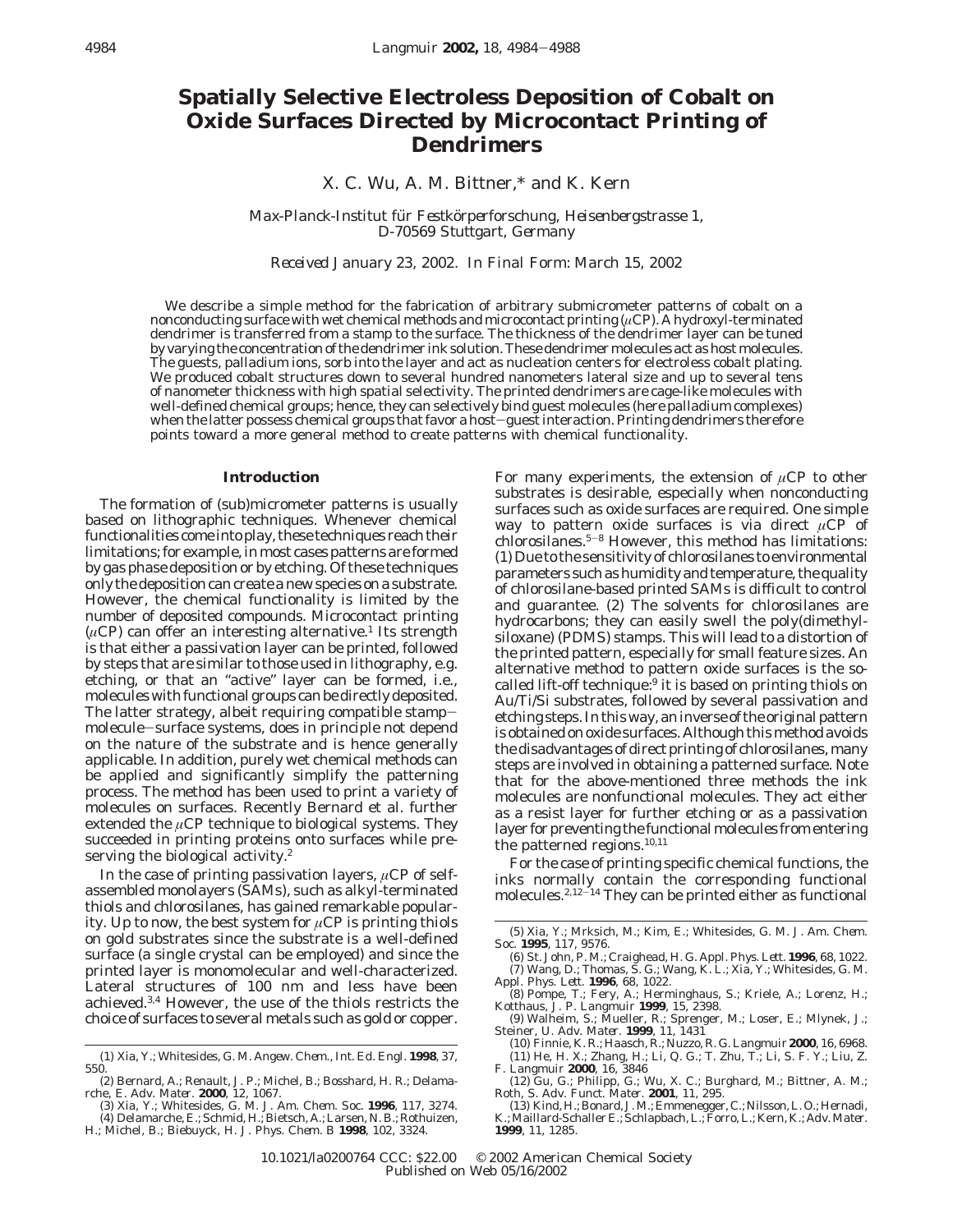molecules or as catalysts for the formation of other functional materials. Although a direct *µ*CP of various functional materials is desirable, the printing is not straightforward due to different surface-material-stamp interactions for each functional material. More important, printing is not always successful.15 Therefore, the patterning of functional molecules is usually based on*indirect* processes, i.e., the direct *µ*CP of SAMs forms patterns, but the unpatterned regions are used to assemble functional molecules.<sup>16,17</sup>

Electroless deposition (ELD) of metals is a process widely used for the production of fine metal patterns in printed circuits.18 ELD occurs by an autocatalytic redox process, which generally takes place only on surfaces capable of catalyzing it. Noncatalytic surfaces first have to be "activated" with a metal catalyst before the metallization can occur. Selective deposition can be achieved either by selective deactivation of a catalytic substrate<sup>19</sup> or by selective activation of a nonreactive surface by a catalyst.20 Oxide surfaces are good examples for the latter case. Apart from widely used photolithographic techniques for the production of patterned catalysts, the above-mentioned direct *µ*CP of functional materials has also been used to pattern specific catalysts. For example, Hidber et al. printed palladium nanoparticles onto nonreactive surfaces and then used them as catalysts for the ELD of copper.21 Similarly, Kind et al. reported the direct printing of a special  $Pd^{2+}$  complex on Si wafer with a Ti layer as a catalyst for the reduction of  $Pd^{2+}$ . Copper layers were obtained by immersion of the sample in an ELD bath.22

Here we show a simple way to pattern oxide surfaces by the combination of *µ*CP of a functional host molecule with ELD. The host is a dendrimer. The dendrimer molecules employed possess amine, amide and hydroxyl groups that act as binding sites of palladium ions, which in turn can be reduced to palladium metal. Cobalt is a metal that can be plated without external current source; the deposits reach several tens of nanometer thickness. Upon immersion of a patterned substrate in a cobalt ELD bath, a selective deposition of cobalt films on the patterned regions is realized. We chose cobalt patterns as an example since we aim at showing that  $\mu$ CP can also produce conducting and even magnetic patterns on oxidized silicon wafers; such patterns usually have to be fabricated by lithographic techniques. Our method allows to fabricate lines, pixels etc. on any surface that contains a sufficient amount of hydroxyl groups.

### **2. Experimental Part**

**2.1. Substrates and Stamps.** The substrates were silicon wafers (orientation (100), Crystal, Berlin). The wafers were terminated by silicon oxide with OH groups by the standard RCA procedure: 15 min immersion into a 340-350 K hot 1:1:5 mixture of 25% NH<sub>4</sub>OH (VLSI Selectipur, Merck), 31% H<sub>2</sub>O<sub>2</sub> (VLSI Selectipur, Merck) and water (Millipore, 18 MΩcm); 15 min immersion into a 340-350 K hot 1:1:5 mixture of 37% HCl (Suprapur, Merck),  $31\%$   $H_2O_2$  and water. We term these samples "oxidized silicon wafers". Poly(dimethylsiloxane) (PDMS) stamps (Sylgard 184, Dow Corning) were formed on flat polystyrene dishes or patterned silicon wafer masters (IBM Zürich and IMS Stuttgart; before first use, each master was rendered hydrophobic with fluoroalkyl-trichlorosilane vapor). The stamp was activated in a 1 mbar oxygen plasma before inking.

**2.2. Inking, Printing, and Loading of Pd2**<sup>+</sup> **Catalyst.** Polyamidoamine (PAMAM) starburst dendrimer (generation 4) terminated with hydroxyl (Aldrich), here referred to as G4OH, was dissolved in 99.8% ethanol (Roth) with concentrations from 2 *µ*M to 0.2 mM as ink solutions. Freshly activated stamps were covered with one drop  $(20 \mu L)$  of ink solution for 25s, and then blown dry with argon. The stamp was brought in conformal contact with a freshly cleaned silicon wafer for 10-120 s and peeled off from the substrate. One drop of an aqueous solution containing  $0.36$  mM Na<sub>2</sub>PdCl<sub>4</sub>,  $0.1$  M NaCl and  $0.01$  M 2-morpholinoethanesulfonic acid (MES,  $pH = 4.9$ ) as a buffer<sup>23</sup> was put on the substrate for 5 to 15 min, then the substrate was rinsed with water several times.

**2.3. Electroless Cobalt Deposition.** The metallization solution was prepared immediately prior to use by mixing three parts of cobalt stock solution, two parts of reductant, and five parts of water. The stock solution was prepared by adjusting a  $100$  mL aqueous solution of 1 g NH<sub>4</sub>Cl,  $0.6$  g CoCl<sub>2</sub>, and  $0.8$  g of  $Na<sub>2</sub>EDTA$  to pH = 7 with 2 M NaOH. The reductant consisted of a solution of 1.7 g of dimethylamineborane (DMAB) in 50 mL water.<sup>24</sup> The patterned substrate was put in an argon-bubbled cobalt bath at 310 K for 1 to 3 min to obtain a metallic film.

**2.4. Instrumentation.** Ellipsometric measurements were performed in air with an EL X-02C ellipsometer (DRE, Ratzeburg) at 70° angle of incidence and 633 nm wavelength. The ellipticity of the HeNe laser beam was minimized with a *λ*/4 plate. Measurements were made at >4 points randomly picked across the sample and averaged. A two-layer transparent film model was used for the thickness calculations of dendrimer layers on oxidized silicon wafers. The refractive index of dendrimers was fixed at 1.45. Atomic force microscopy images of patterns were obtained in intermittent contact mode with a Thermomicroscopes Autoprobe M5. We used a JSM-6400 scanning electron microscope (SEM).

## **3. Results and Discussion**

Dendrimers are highly branched, nearly spherically shaped molecules, often with multiple chemical groups.<sup>25</sup> G4OH dendrimers with amine, amide, and hydroxyl functional groups have been used as templates for the direct synthesis of metal nanoparticles such as Cu, Pt and Pd within the dendrimer.<sup>26,27</sup> Due to the fixed number of binding sites, thus prepared metal nanoparticles show narrow size distributions and keep their catalytic activities. Dendrimers with hydrophilic end groups also form SAMs on oxidized silicon wafer surfaces  $(SiO<sub>2</sub>/Si)$  via hydrogen bonds since the surfaces contain hydroxyl groups. Different from long chain linear molecules, dendrimers of a generation higher than 4 exhibit nearly spherical shapes in solution. When they adsorb on a hydrophilic surface, they become oblate and thus form a film (as shown in Figure 1). It is important to note that, although dendrimer SAMs are closely packed, they are not as dense as those from long chain thiols and silanes. For example, G4NH2 layers on Au substrates can slow the rate for the ELD of Cu on Au, but they cannot prevent

<sup>(14)</sup> Hyun, J.; Zhu, Y.; Liebmann-Vinson, A.; Beebe, T. P.; Chilkoti, A. *Langmuir* **2001**, *17*, 6358.

<sup>(15)</sup> Kind, H.; Bonard, C.; Forro, L.; Kern, K.; Hernadi, K.; Nilsson, L. O.; Schlapbach, L. *Langmuir* **2000**, *16*, 6877.

<sup>(16)</sup> Koide, Y.; Wang, Q.; Cui, J.; Benson, D. D.; Marks, T. J. *J. Am. Chem. Soc.* **2000**, *122*, 11266.

<sup>(17)</sup> Harada, Y.; Li, X.; Bohn, P. W. Nuzzo, R. G. *J. Am. Chem. Soc.* **2001**, *123*, 8709.

<sup>(18)</sup> Mallory, G. O., Hajdu, J. B., Eds. *Electroless Plating: Fundamentals & Applications*; American Electroplaters and Surface Finishers Society: Orlando, FL, 1990.

<sup>(19)</sup> Bittner, A. M.; Wu, X. C.; Kern, K. *Adv. Funct. Mater.*, in press. (20) van der Putten, A. M. T.; de Bakker, J. W. G. *J. Electrochem. Soc.* **1993**, *140*, 2229.

<sup>(21)</sup> Hidber, P. C.; Nealey, P. F.; Helbig, W.; Whitesides, G. M.

*Langmuir* **1996**, *12*, 5209. (22) Kind, H.; Geissler, H. M.; Schmid, H.; Michel, B.; Kern, K.; Delamarche, E. *Langmuir* **2000**, *19*, 6367.

<sup>(23)</sup> Dressick, W. J.; Dulcey, C. S.; Georger, J. H.; Calabrese, G. S.; Calvert, J. M. *J. Electrochem. Soc.* **1994**, *141*, 210.

<sup>(24)</sup> Kind, H.; Bittner, A. M.; Cavalleri, O.; Greber, T.; Kern, K. *J. Phys. Chem. B* **1998**, *102*, 7582. (25) Zeng, F.; Zimmerman, S. C. *Chem. Rev.* **1997**, *97*, 1681.

<sup>(26)</sup> Zhao, M. Q.; Crooks, R. M. *J. Am. Chem. Soc.* **1998**, *120*, 4877. (27) Zhao, M. Q.; Crooks, R. M. *Angew. Chem., Int. Ed. Engl.* **1999**, *38*, 364.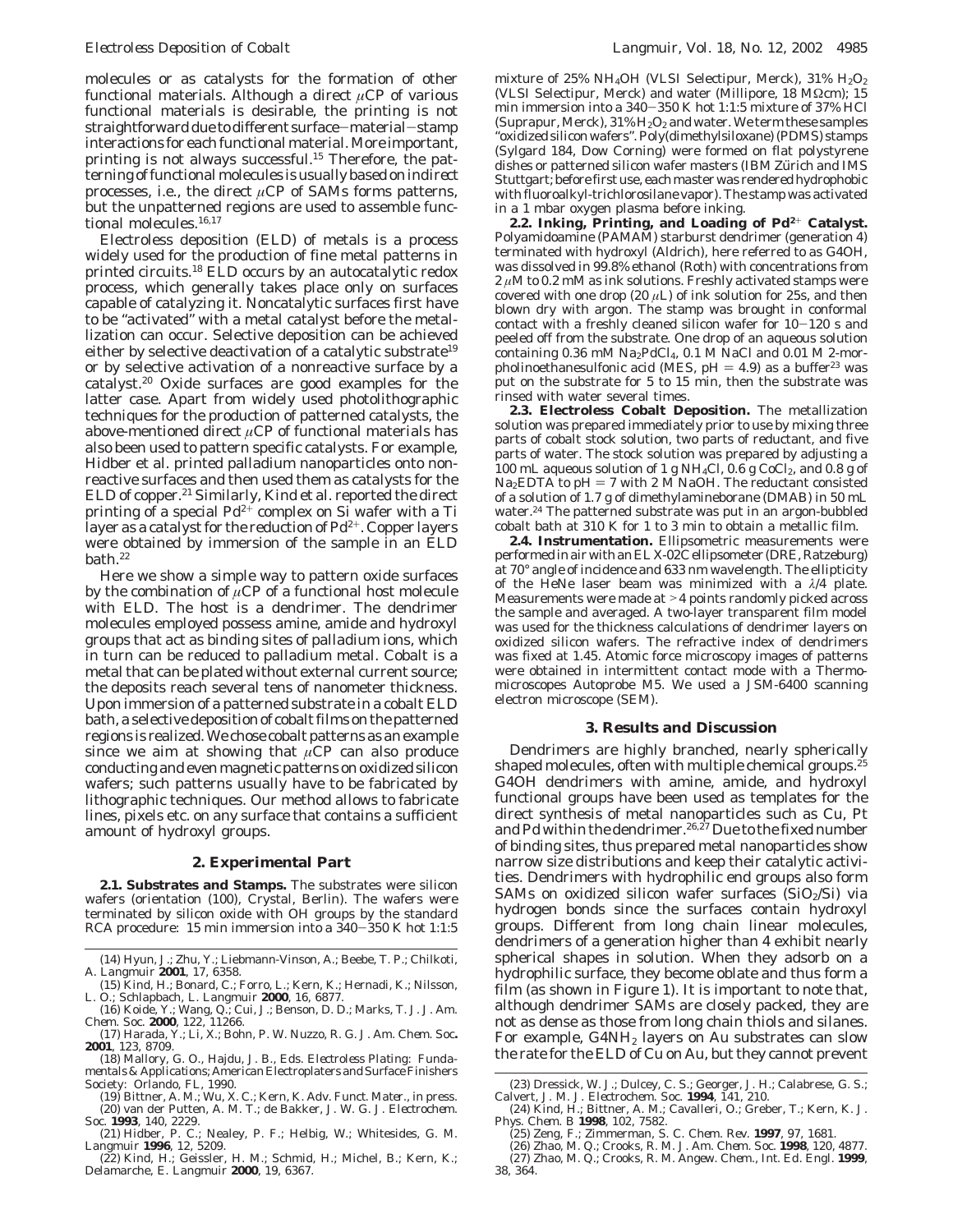



**Figure 1.** Schematic images of a single G4OH dendrimer and of a dendrimer monolayer.

it, while long chain thiol SAMs on Au will suppress Cu ELD completely.19Dendrimer SAMs are therefore "active" by both their own functional groups and by allowing other molecules to access the substrate.

Optical ellipsometry is a convenient technique for measuring the thickness of very thin layers and has been used extensively to study the nature of SAMs. The exact calculation of the thickness of dendrimer layers needs to consider the voids unoccupied by dendrimers as discussed by Tokuhisa et al.<sup>28</sup> (see Figure 1). Since our main concern is the nominal *coverage* of dendrimers (not the actual thickness of the SAM or the molecules), we use the simple two-layer model (dendrimer/ $SiO_2$ ) to obtain the thickness of a dendrimer layer. Although this model is not exact, the thus measured thickness of a G4OH monolayerprepared by adsorption from solution-shows a good agreement with the thickness obtained by X-ray reflectivity and atomic force microscopy measurements.<sup>29</sup> This indicates that our simple model still is a good approximation. Figure 2a shows the relation between the average (nominal) layer thickness and the printing (or immersion) time. In the case of  $\mu$ CP, we employed flat stamps instead of patterned ones in order to avoid measuring uncovered regions of the wafer. For the solution adsorption process, the concentrations of G4OH have no obvious effect on the thickness of the layers. The layers rapidly reach the thickness of G4 dendrimer monolayers,  $(1.4 \pm 0.4)$  nm.<sup>29</sup> In contrast, the concentrations of the G4OH *ink* have a large effect on the thickness of printed layers. It increases from 0.25 nm for 2 *µ*M ink concentration to 2.8 nm for 0.18 mM. On the other hand, the printing time has no obvious effect. This is different from printing thiols and chlorosilanes, which show an obvious increase of printed SAM thickness with contact time.4,10 Thus we can shorten printing times to decrease the lateral diffusion in the case of very small pattern sizes.

Figure 2b further details the change of the thickness with increasing ink concentration. It shows a linear correlation with the ink concentration. This indicates that the coverage of dendrimers can be tuned through the control of dendrimer concentration. This dependence of the printed thickness on ink concentration exists for thiol



**Figure 2.** (a) Ellipsometrically determined thickness of G4OH films on oxidized silicon wafers. The films were formed by printing or immersion in ethanolic dendrimer solution. For printing with the ink concentrations of  $2 \mu M$  (solid squares), 17.6 *µ*M (solid circles), and 176 *µ*M (solid triangles) an inking time of 25 s was used. For the adsorption 2 *µ*M (empty squares) and 176  $\mu$ M (empty triangles) solutions were employed. (b) Relation between the layer thickness and the ink concentration (inking time 25 s, printing time 25 s).

and chlorosilane systems as well, but a nonlinear increase of SAM thickness with ink concentration was observed for these two systems.4,10 For printing thiols, normally a monolayer is obtained,<sup>4</sup> while in the case of chlorosilanes multilayers are easily produced.30 Since the assembly process of chlorosilane molecules is based on hydrolysis and condensation reactions, they can easily form threedimensional networks via self-condensation. Such networks have been used as resist layers for etching processes since printed monolayers of octadecyltrichlorosilane cannot protect a silicon wafer effectively.6,7G4OH dendrimers have 64 terminal hydroxyl groups. They self-assemble on hydrophilic oxide surfaces via hydrogen bonds, i.e., without a chemical reaction. They can also adsorb onto a thus formed monolayer. Therefore it is not surprising that we printed multilayers at high ink concentrations.

Figure 3 presents SEM micrographs of patterned G4OH layers at three different concentrations. With increasing concentration the printed pattern size will gradually increase. This undesired concentration "widening" of lines and pixels exists also for thiols and chlorosilanes.4,10 Therefore an optimization of the ink concentration is required. In our case, the best ink concentration is in the range of several *µ*M of G4OH. Figure 4 is an atomic force microscopy image of 600 nm wide linear patterns, printed with 2 *µ*M G4OH in ethanol. It indicates that pattern sizes can easily be reduced down to several hundred nanometers. We did not expect this result; indeed, many other inks cannot be printed, diffuse too rapidly or aggregate/show dewetting.

 $\widetilde{P}d^{2+}$  ions in buffered fresh solutions of pH = 5 (see Experimental Section) can easily bind to the thus obtained G4OH dendrimer patterns. After washing and immersion of the palladium-treated sample in a cobalt ELD bath (see Experimental Section), a cobalt pattern will form selectively on the printed dendrimer layer. Figure 5 shows an atomic force microscopy image of a 700 nm wide cobalt line pattern produced in this way. The average height of (28) Tokuhisa, H.; Zhao, M.; Baker, L. A.; Phan, V. T.; Dermody, D.<br>Carria M. E. Peez, R. E. Crooks, R. M.; Mayer, T. M. *J. Am. Cham.*<br>Carria M. H. Peez, R. E. Crooks, R. M.; Mayer, T. M. *J. Am. Cham.* 

L.; Garcia, M. E.; Peez, R. F.; Crooks, R. M.; Mayer, T. M. *J. Am. Chem. Soc.* **1998**, *120*, 4492.

<sup>(29)</sup> Tsukruk, V. V.; Rinderspacher, F.; Bliznyuk, V. N. *Langmuir* **1997**, *13*, 2171.

<sup>(30)</sup> Jeon, N. L.; Finnie, K.; Branshaw, K., Nuzzo, R. G. *Langmuir* **1997**, *13*, 3382.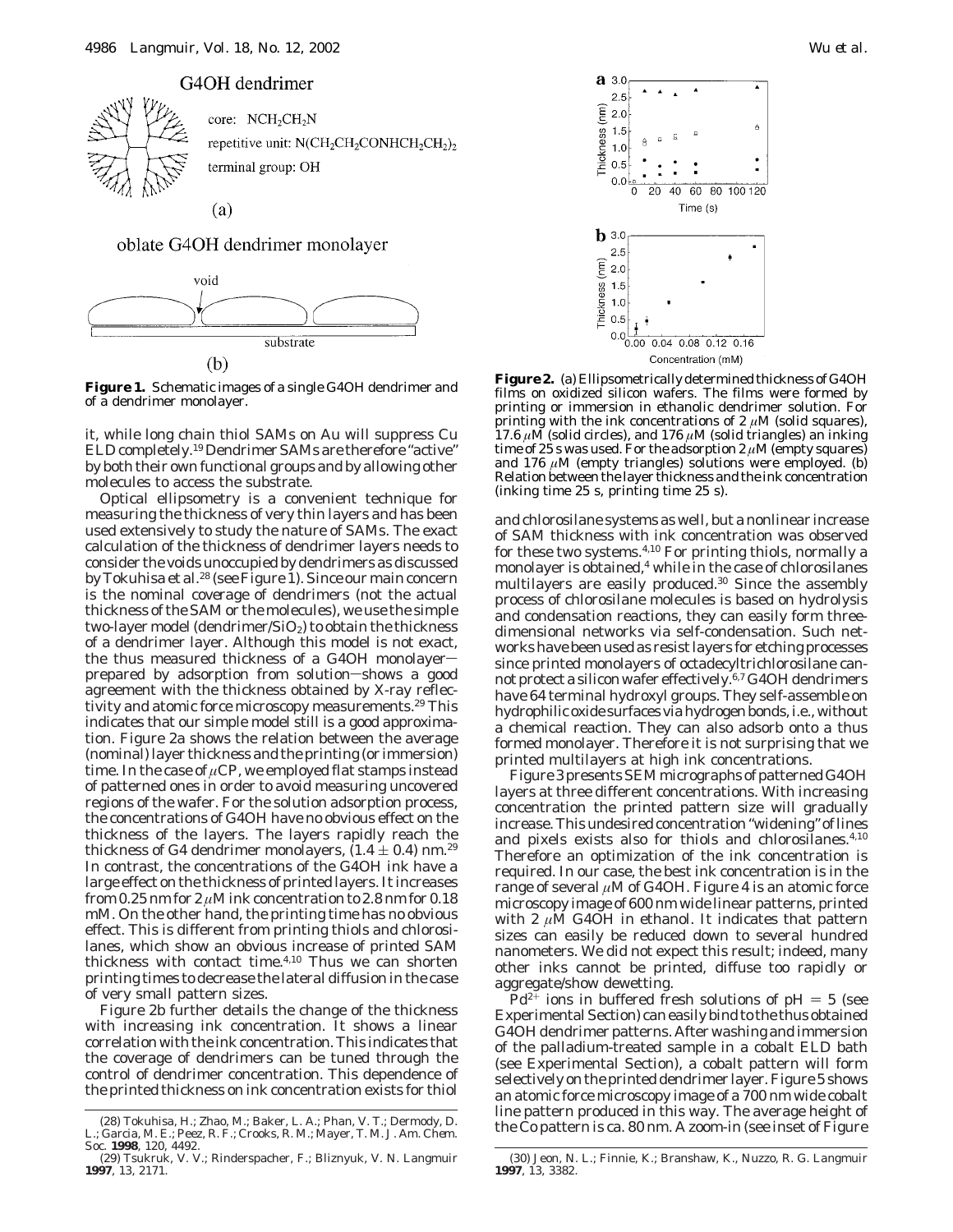

**Figure 3.** Electron microscopy micrographs of printed G4OH patterns on oxidized silicon wafers. Printing ink concentrations:  $2 \mu M$  (a),  $50 \mu M$  (b), and  $100 \mu M$  (c) G4OH in ethanol. The patterns are 15  $\mu$ m wide structures separated by 50  $\mu$ m spaces.



**Figure 4.** Topographic atomic force microscopy image of 600 nm linear dendrimer patterns on an oxidized silicon wafer, obtained in intermittent contact mode (ink concentration, 2*µ*M G4OH in ethanol; inking time, 25 s; printing time, 25 s).

5) provides details of the Co structure, presumably grains and grain boundaries. We found that the inked stamp could be used several times without reinking. In addition to being highly relevant to applications, this leaves space for a further decrease of the ink concentration for even smaller pattern sizes.

Apart from the optimization of the G4OH ink concentration, another vital factor for the successful fabrication of the cobalt pattern is the effective binding between G4OH and  $Pd^{2+}$  ions. Each G4OH molecule has 62 tertiary amine and 124 amide groups which both can bind  $Pd^2$ <sup>+</sup> ions, while the 64 hydroxyl groups are relatively weak ligands. The ability of G4OH dendrimers to complex  $Pd^{2+}$  from solution requires that the amine groups are available to the solution species and that  $Pd^{2+}$  possesses at least one sufficiently labile coordination site.

 $Cl^-$  is a labile coordination site in  $Pd^{2+}$  halogen complexes, thus the chemistry of  $Pd^{2+}$  halogen complexes



**Figure 5.** Topographic atomic force microscopy image of cobalt metal patterns. A cobalt ion-borane electroless deposition bath was applied to a chloropalladate-treated dendrimer pattern (ink concentration  $2 \mu M$  in ethanol, inking time 25 s, printing time 25 s) on an oxidized silicon wafer surface (inset: zoom-in scan).

in aqueous solution is dominated by hydrolysis above pH ∼ 2. However, at pH = 1 and high chloride concentrations<br>(0.7 M), PdCl<sub>4</sub><sup>2-</sup> solutions contain >80% of PdCl<sub>4</sub><sup>2-</sup><br>(sufficient labile coordination sites for amines) which is (sufficient labile coordination sites for amines), which is now stable against hydrolysis; palladium particles produced from these solutions on amine-terminated monolayers are catalysts for the growth of small cobalt islands.<sup>24</sup> However, in our case no growth of cobalt layers was observed when we treated dendrimer patterns with this solution and tried to deposit cobalt from the cobalt ELD bath. A possible reason is the partial protonation of the amine groups in the dendrimer. Protonated amines can still complex Pd<sup>2+</sup> (amine complexes can be synthesized in good yield at low pH), but (de)protonation of a macromolecule leads to multiple interconnected equilibria. This could result in binding very few  $Pd^{2+}$  ions to G4OH molecules. Pd particles formed after reduction may be too small to catalyze the formation of complete cobalt layers.

A fresh Pd<sup>2+</sup> solution with 0.1 M Cl<sup>-</sup> and pH = 5, prepared according to the recipe of Dressick et al.,<sup>23</sup> has a rather low PdCl4<sup>2-</sup> concentration (<20%) compared with<br>the above-mentioned 80%. But still the overall amount of the above-mentioned 80%. But still the overall amount of chloropalladate species PdCl*n*(H2O)4-*<sup>n</sup>* <sup>2</sup>-*<sup>n</sup>* (*<sup>n</sup>* > 0) is over 90% since the hydrolysis—finally yielding  $Pd(H_2O)_4^{2+}$ —is slow. More important, amine groups in dendrimers are deprotonated at  $pH = 5$ . Employing this solution led to cobalt growth from the ELD bath, indicating a successful complexation of  $Pd^{2+}$  ions within the dendrimer. Since amide groups are neither protonated nor deprotonated in the investigated pH range, we can speculate that only the tertiary amine groups bind substantial amounts of  $Pd^{2+}$ .

As mentioned in the Introduction, oxide surfaces can be patterned with a combination of  $\mu$ CP of functional molecules or particles with ELD,<sup>21,22</sup> but the necessary methods rely on rather complex steps (surface modification, preparation of Pd complexes) compared with the simple method we present here. In our case, all surfaces